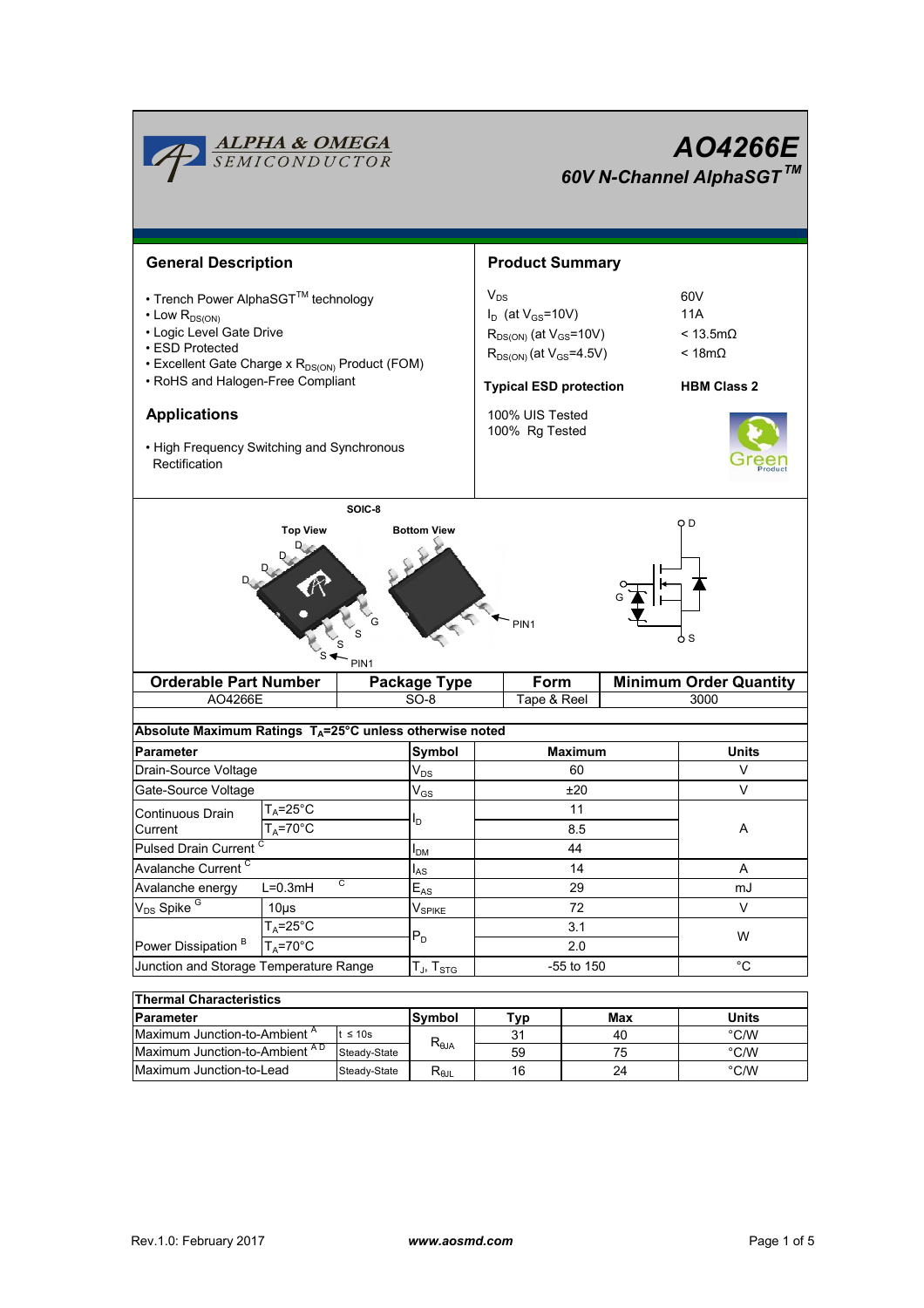

## **Electrical Characteristics (TJ=25°C unless otherwise noted)**

| Symbol                                 | Parameter                                                             | <b>Conditions</b>                                                                                 |                      |     | <b>Typ</b> | <b>Max</b> | <b>Units</b> |  |  |  |  |  |  |
|----------------------------------------|-----------------------------------------------------------------------|---------------------------------------------------------------------------------------------------|----------------------|-----|------------|------------|--------------|--|--|--|--|--|--|
| <b>STATIC PARAMETERS</b>               |                                                                       |                                                                                                   |                      |     |            |            |              |  |  |  |  |  |  |
| <b>BV</b> <sub>DSS</sub>               | Drain-Source Breakdown Voltage                                        | $I_D = 250 \mu A$ , $V_{GS} = 0V$                                                                 |                      | 60  |            |            | V            |  |  |  |  |  |  |
| $I_{\text{DSS}}$                       | Zero Gate Voltage Drain Current                                       | $V_{DS}$ =60V, $V_{GS}$ =0V                                                                       |                      |     |            | 1          |              |  |  |  |  |  |  |
|                                        |                                                                       |                                                                                                   | $T_{\rm J}$ =55°C    |     |            | 5          | μA           |  |  |  |  |  |  |
| $I_{GSS}$                              | Gate-Body leakage current                                             | $V_{DS}$ =0V, $V_{GS}$ = $\pm$ 20V                                                                |                      |     |            | ±10        | μA           |  |  |  |  |  |  |
| $V_{\text{GS(th)}}$                    | Gate Threshold Voltage                                                | $V_{DS} = V_{GS}$ , $I_D = 250 \mu A$                                                             |                      | 1.2 | 1.7        | 2.2        | $\vee$       |  |  |  |  |  |  |
| $R_{DS(ON)}$                           |                                                                       | $V_{GS}$ =10V, $I_{D}$ =11A                                                                       |                      |     | 11         | 13.5       | $m\Omega$    |  |  |  |  |  |  |
|                                        | Static Drain-Source On-Resistance                                     |                                                                                                   | $T_i = 125^{\circ}C$ |     | 17.8       | 21.9       |              |  |  |  |  |  |  |
|                                        |                                                                       | $V_{GS} = 4.5V$ , $I_D = 9A$                                                                      |                      |     | 14.3       | 18         | $m\Omega$    |  |  |  |  |  |  |
| $g_{FS}$                               | $V_{DS}$ =5V, I <sub>D</sub> =11A<br><b>Forward Transconductance</b>  |                                                                                                   |                      |     | 35         |            | S            |  |  |  |  |  |  |
| $V_{SD}$                               | Diode Forward Voltage                                                 | $I_S = 1A$ , $V_{GS} = 0V$                                                                        |                      |     | 0.72       | 1          | V            |  |  |  |  |  |  |
| $I_{\rm S}$                            | Maximum Body-Diode Continuous Current                                 |                                                                                                   |                      | 4   | A          |            |              |  |  |  |  |  |  |
|                                        | <b>DYNAMIC PARAMETERS</b>                                             |                                                                                                   |                      |     |            |            |              |  |  |  |  |  |  |
| $C_{iss}$                              | Input Capacitance                                                     |                                                                                                   |                      |     | 755        |            | pF           |  |  |  |  |  |  |
| $\mathrm{C_{oss}}$                     | Output Capacitance                                                    | $V_{GS}$ =0V, $V_{DS}$ =30V, f=1MHz                                                               |                      |     | 220        |            | pF           |  |  |  |  |  |  |
| $C_{\text{rss}}$                       | Reverse Transfer Capacitance                                          |                                                                                                   |                      | 20  |            | pF         |              |  |  |  |  |  |  |
| $R_{g}$                                | $f = 1$ MHz<br>Gate resistance                                        |                                                                                                   |                      | 0.6 | 1.3        | 2.0        | Ω            |  |  |  |  |  |  |
|                                        | <b>SWITCHING PARAMETERS</b>                                           |                                                                                                   |                      |     |            |            |              |  |  |  |  |  |  |
| $Q_q(10V)$                             | <b>Total Gate Charge</b>                                              |                                                                                                   |                      |     | 13.5       | 20         | nC           |  |  |  |  |  |  |
| $Q_g(4.5V)$                            | <b>Total Gate Charge</b>                                              | $V_{GS}$ =10V, $V_{DS}$ =30V, $I_{D}$ =11A                                                        |                      |     | 6.5        | 10         | nC           |  |  |  |  |  |  |
| $\mathsf{Q}_{\mathsf{gs}}$             | Gate Source Charge                                                    |                                                                                                   |                      |     | 2.5        |            | nC           |  |  |  |  |  |  |
| $\mathsf{Q}_{\underline{\mathsf{gd}}}$ | Gate Drain Charge                                                     |                                                                                                   |                      | 3.0 |            | пC         |              |  |  |  |  |  |  |
| $\mathsf{Q}_{\text{oss}}$              | Output Charge                                                         | $V_{GS}$ =0V, $V_{DS}$ =30V                                                                       |                      |     | 11         |            | nC           |  |  |  |  |  |  |
| $t_{D(0n)}$                            | Turn-On DelayTime                                                     |                                                                                                   |                      |     | 5          |            | ns           |  |  |  |  |  |  |
| $\mathbf{t}_\mathrm{r}$                | Turn-On Rise Time                                                     | $V_{GS}$ =10V, V <sub>DS</sub> =30V, R <sub>L</sub> =2.75 $\Omega$ ,<br>$R_{\rm GEN}$ =3 $\Omega$ |                      |     | 3          |            | ns           |  |  |  |  |  |  |
| $t_{D(off)}$                           | Turn-Off DelayTime                                                    |                                                                                                   |                      |     | 19         |            | ns           |  |  |  |  |  |  |
| $\mathbf{t}_\mathrm{f}$                | Turn-Off Fall Time                                                    |                                                                                                   |                      | 3   |            | ns         |              |  |  |  |  |  |  |
| $t_{\rm cr}$                           | Body Diode Reverse Recovery Time                                      | $I_F$ =11A, di/dt=500A/ $\mu$ s                                                                   |                      |     | 15         |            | ns           |  |  |  |  |  |  |
| $Q_{rr}$                               | $I_F$ =11A, di/dt=500A/ $\mu$ s<br>Body Diode Reverse Recovery Charge |                                                                                                   |                      |     | 45         |            | nC           |  |  |  |  |  |  |

A. The value of R<sub>BJA</sub> is measured with the device mounted on 1in<sup>2</sup> FR-4 board with 2oz. Copper, in a still air environment with T<sub>A</sub> =25°C. The

value in any given application depends on the user's specific board design.<br>B. The power dissipation P<sub>D</sub> is based on T<sub>J(MAX)</sub>=150° C, using ≤ 10s junction-to-ambient thermal resistance.

C. Repetitive rating, pulse width limited by junction temperature  $T_\mathrm{J(MAX)}$ =150°C. Ratings are based on low frequency and duty cycles to keep initialT $j$ =25° C.

D. The  $R_{\thetaJA}$  is the sum of the thermal impedance from junction to lead  $R_{\thetaJL}$  and lead to ambient.

E. The static characteristics in Figures 1 to 6 are obtained using <300µs pulses, duty cycle 0.5% max.<br>F. These curves are based on the junction-to-ambient thermal impedance which is measured with the device mounted on 1i

APPLICATIONS OR USE AS CRITICAL COMPONENTS IN LIFE SUPPORT DEVICES OR SYSTEMS ARE NOT AUTHORIZED. AOS DOES NOT ASSUME ANY LIABILITY ARISING OUT OF SUCH APPLICATIONS OR USES OF ITS PRODUCTS. AOS RESERVES THE RIGHT TO IMPROVE PRODUCT DESIGN,FUNCTIONS AND RELIABILITY WITHOUT NOTICE.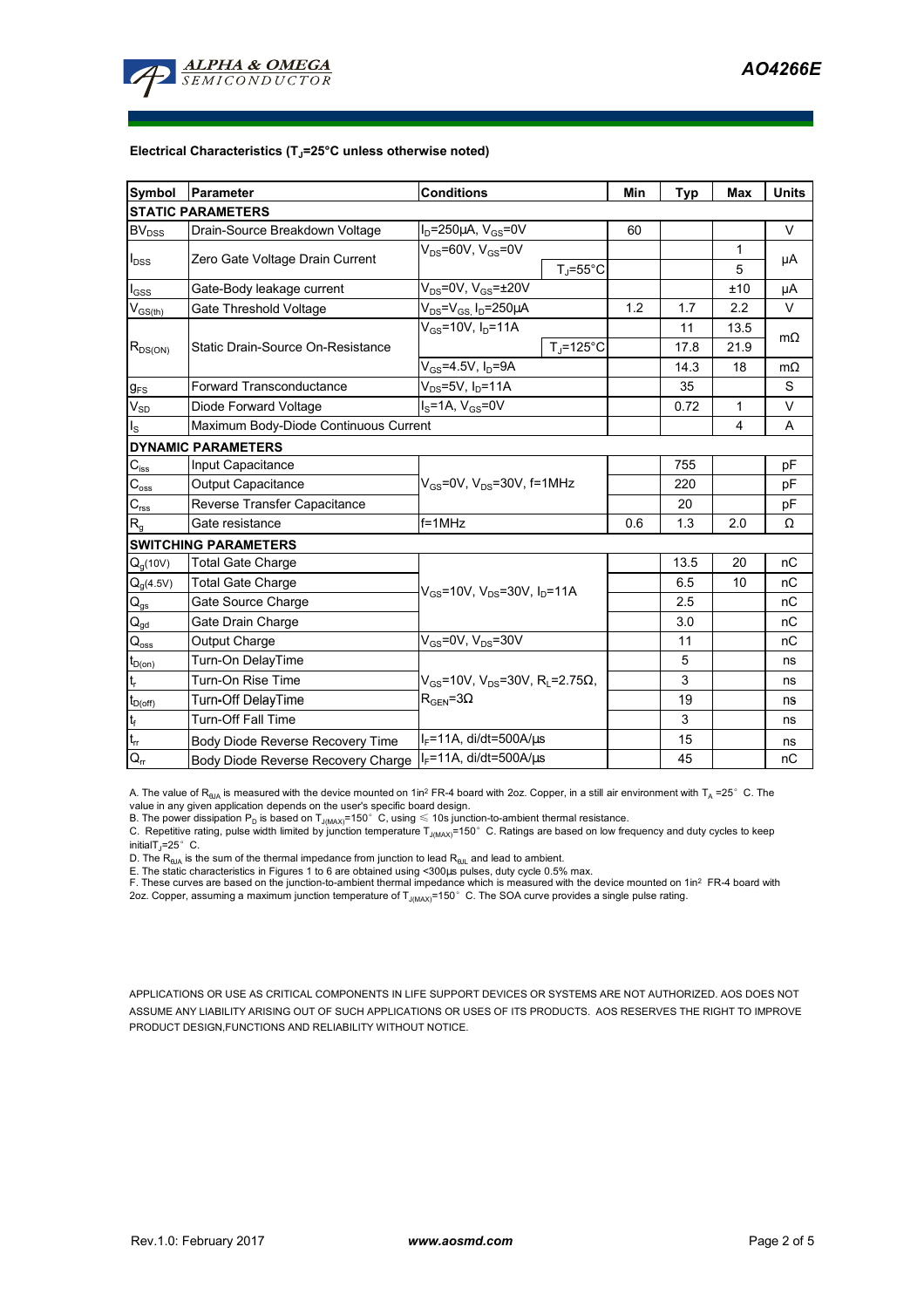

## **TYPICAL ELECTRICAL AND THERMAL CHARACTERISTICS**

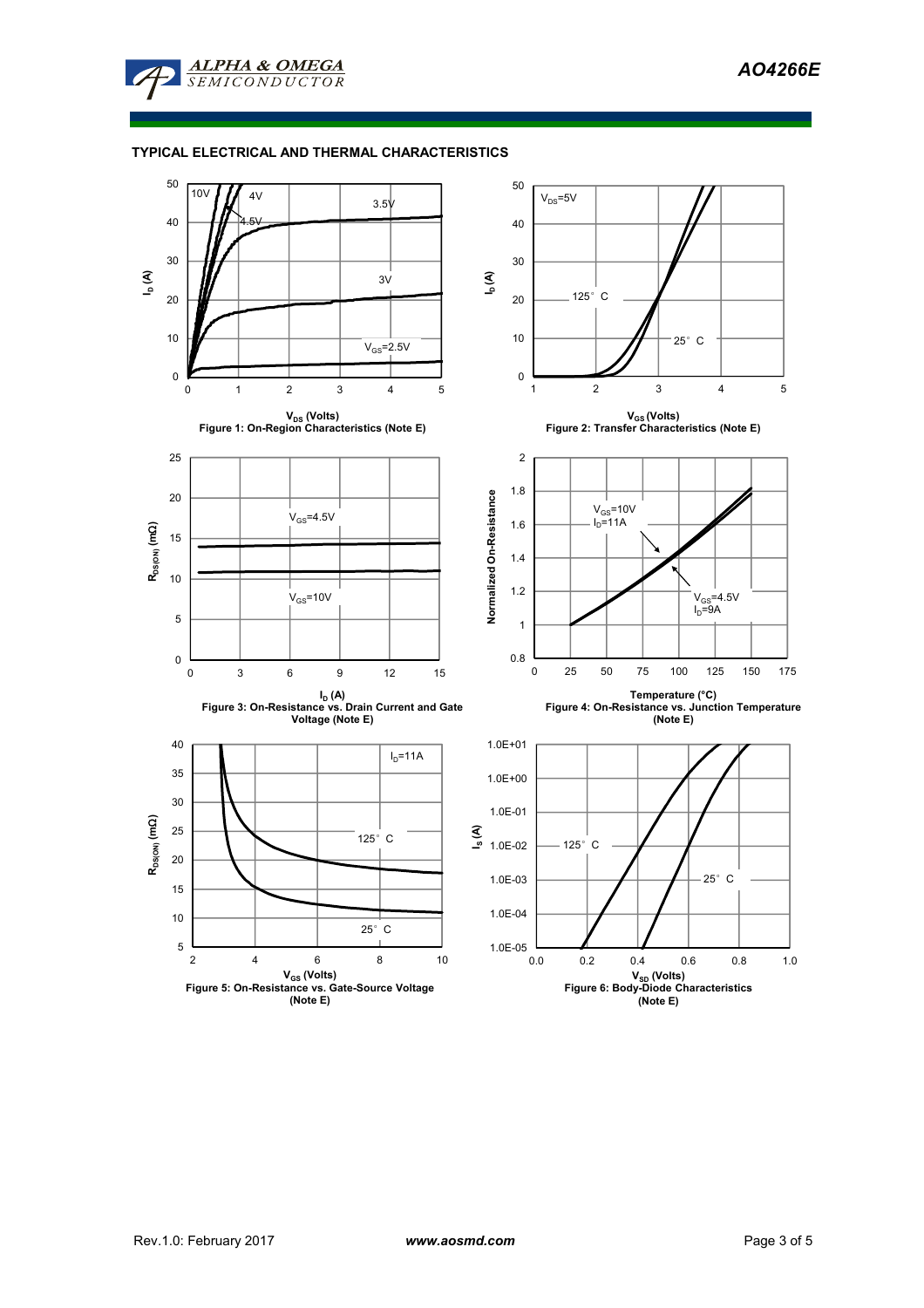

## **TYPICAL ELECTRICAL AND THERMAL CHARACTERISTICS**



**Pulse Width (s) Figure 11: Normalized Maximum Transient Thermal Impedance (Note F)**